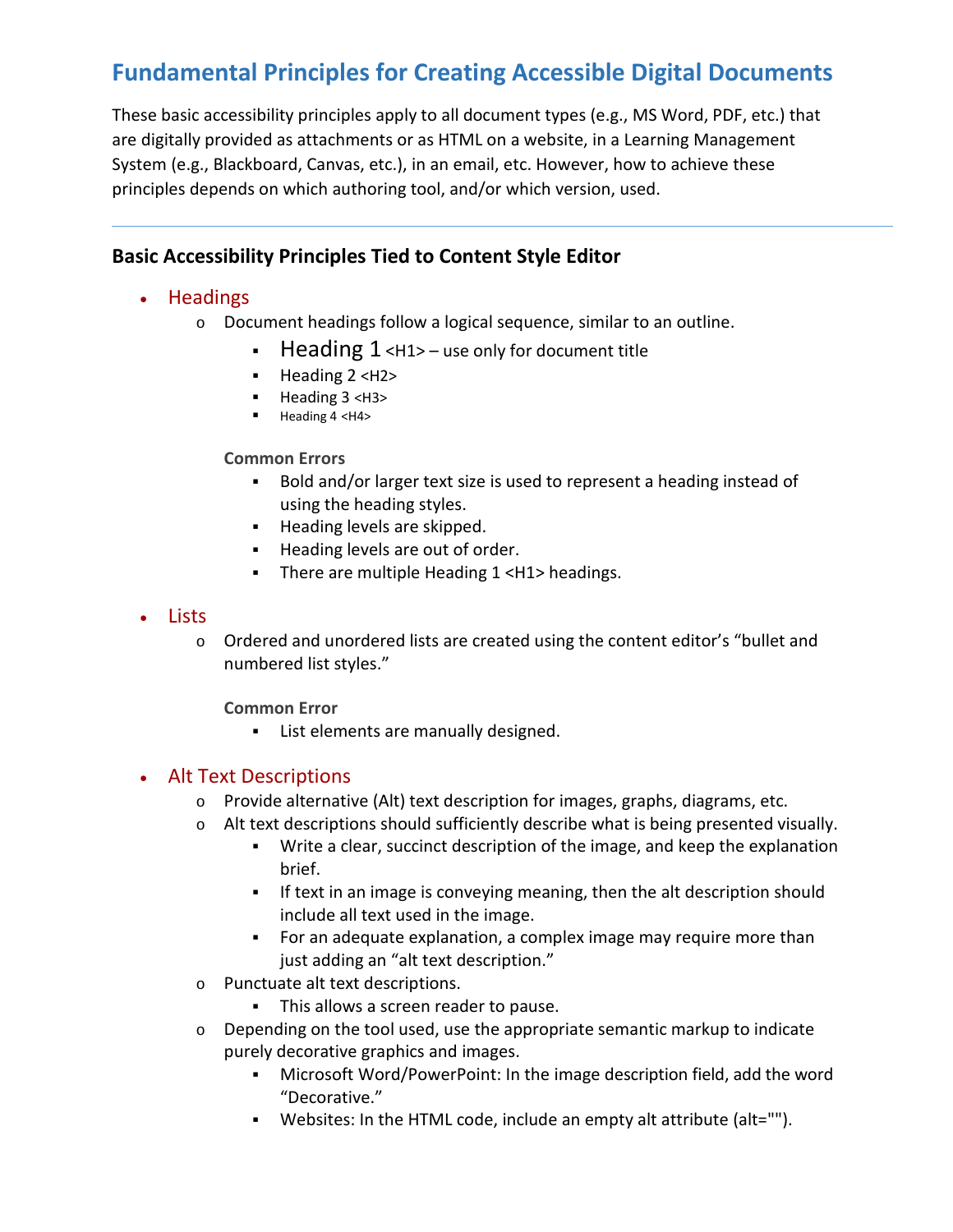#### **Common Errors**

- An alt text description is not provided.
- The file name (e.g., "12345 img12.jpg") of the image is used for the 'alt text.'
- "Image of" or "Graphic of" is used as part of the image description.
	- **Screen readers identify graphics.**

#### • Tables

- o Use tables for data.
- o Identify table headers.
- o Keep tables simple.
	- Tables do not have a mix of merged and/or split cells.
- o Provide a table summary.
	- **Common Errors**
		- **Tables are used to layout page elements.**
		- **Headers are not identified.**

## **Basic Accessibility Principles Not Tied to Content Style Editor**

- Links
	- o Link text should describe the link destination.
		- Link text should supply enough information so that the user can determine its purpose and decide whether to select it.
			- **[Washington State University Admissions](https://wsu.edu/admission/)**
	- o Avoid using link text like "more information", "click here", or providing full URL: (e.g, https://support.office.com/en-ie/article/make-your-word-documentsaccessible-to-people-with-disabilities-d9bf3683-87ac-47ea-b91a-78dcacb3c66d)
		- **Common Errors**
			- Website URLs are used for link text.
			- **Links are not descriptive.**
			- Entire sentences are used to create a link.
- Color
	- o Use appropriate color contrast ratio between foreground and background colors.

Appropriate

Not Appropriate

- $\circ$  If showing emphasis, do not use color alone.
	- Along with color, use bold, or a symbol  $(*)$ , or increase font size.
	- **Save underlining for links only.**
	- Avoid emphasizing large blocks of text.

**Common Errors**

- There is not enough color contrast between the text and background.
- Color is used alone to show emphasis.